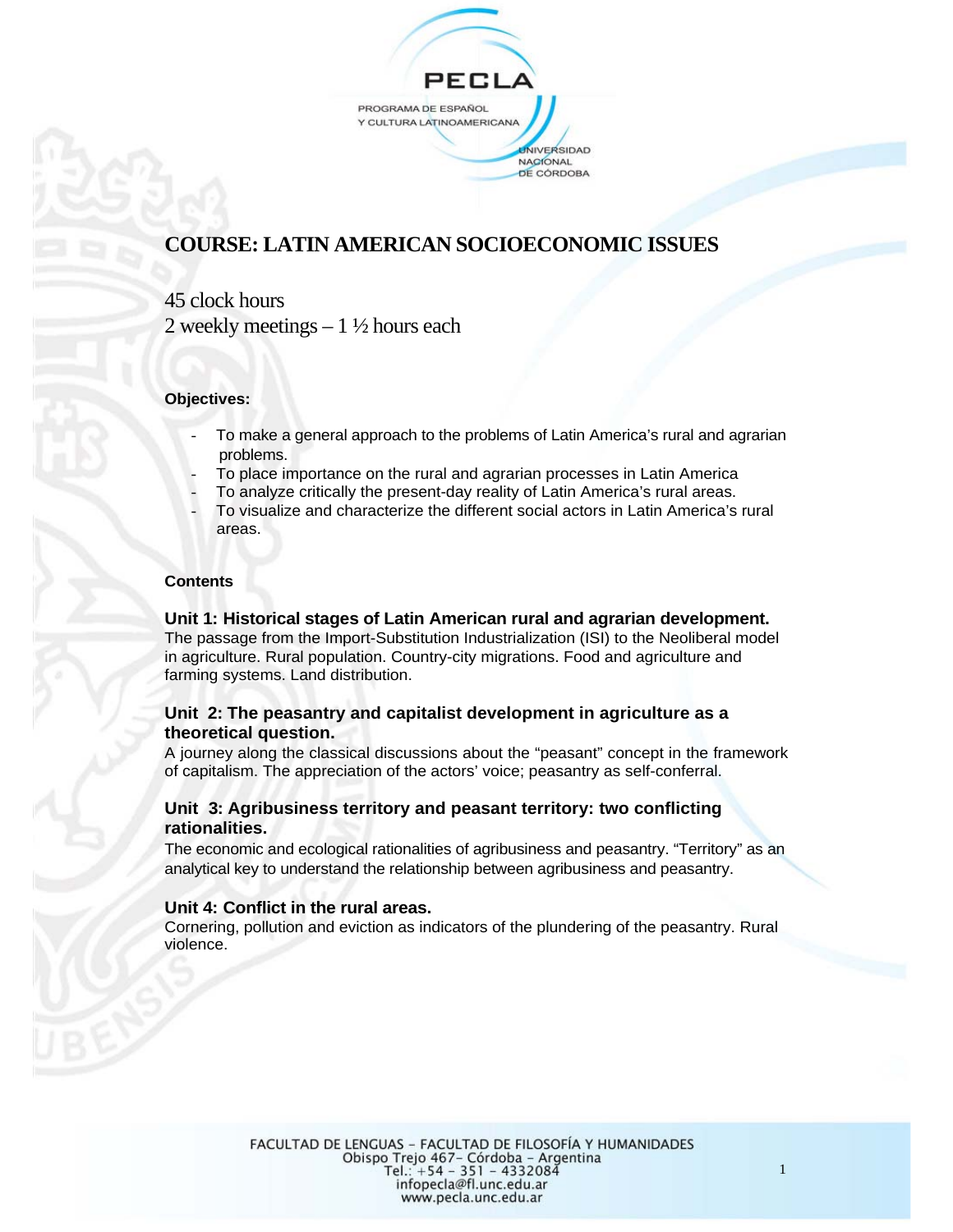

#### **Unit 5: Social and political organization of the peasantry.**

Experiences of peasant organization (fair trade networks, cooperatives, associations, communities, movements, etc. The struggle of peasant movements. The indigenous movement. The international scale of peasant politics.

#### **Methodology**

Different techniques will be combined, seeking to activate different learning processes. The course will have moments of theory presentation and group work, always encouraging students' participation. Written and audiovisual material will be used to help students understand and come closer to the "realities" proposed by the course.

#### **Evaluation**

- To pass the course, students will take two tests:
- Critical analysis work on the course readings after unit 3.
- Analysis of a concrete situation or "case study" chosen by students, to be completed and submitted two weeks after the end of the course.

#### **Bibliography**

Berger, John; "Epílogo Histórico"; Puerca Tierra, Suma de Letras, 2001, España.

Documents by the Coordinadora Latinoamericana de Organizaciones del Campo (CLOC) y Vía Campesina.

Sociología Rural Nº 6 (course notes): "La cuestión campesina", grupo de Estudios Rurales, 2005.

Otero, Gerardo; ¿Adios al Campesinado? Democracia y Formación Política de las clases en el México Rural, México, Universidad Autónoma Zacatecas – Simón Fraser University – Miguel Angel Porrua Editor, 2004. Caps.1 y conclusiones.

Quijano, Anibal; "Los movimientos campesinos contemporáneos", en OSAL Nº 2, Buenos Aires, CLACSO, septiembre 2000.

Teubal, Miguel; "La Tierra y la Reforma Agraria en América Latina", en Realidad Económica, Nº 200, Buenos Aires. IADE.

Warman, Arturo; "Los campesinos enel umbraldel nuevo milenio", enRevista Mexicana de Sociología, vol. L, Nº 1, México, 1988.